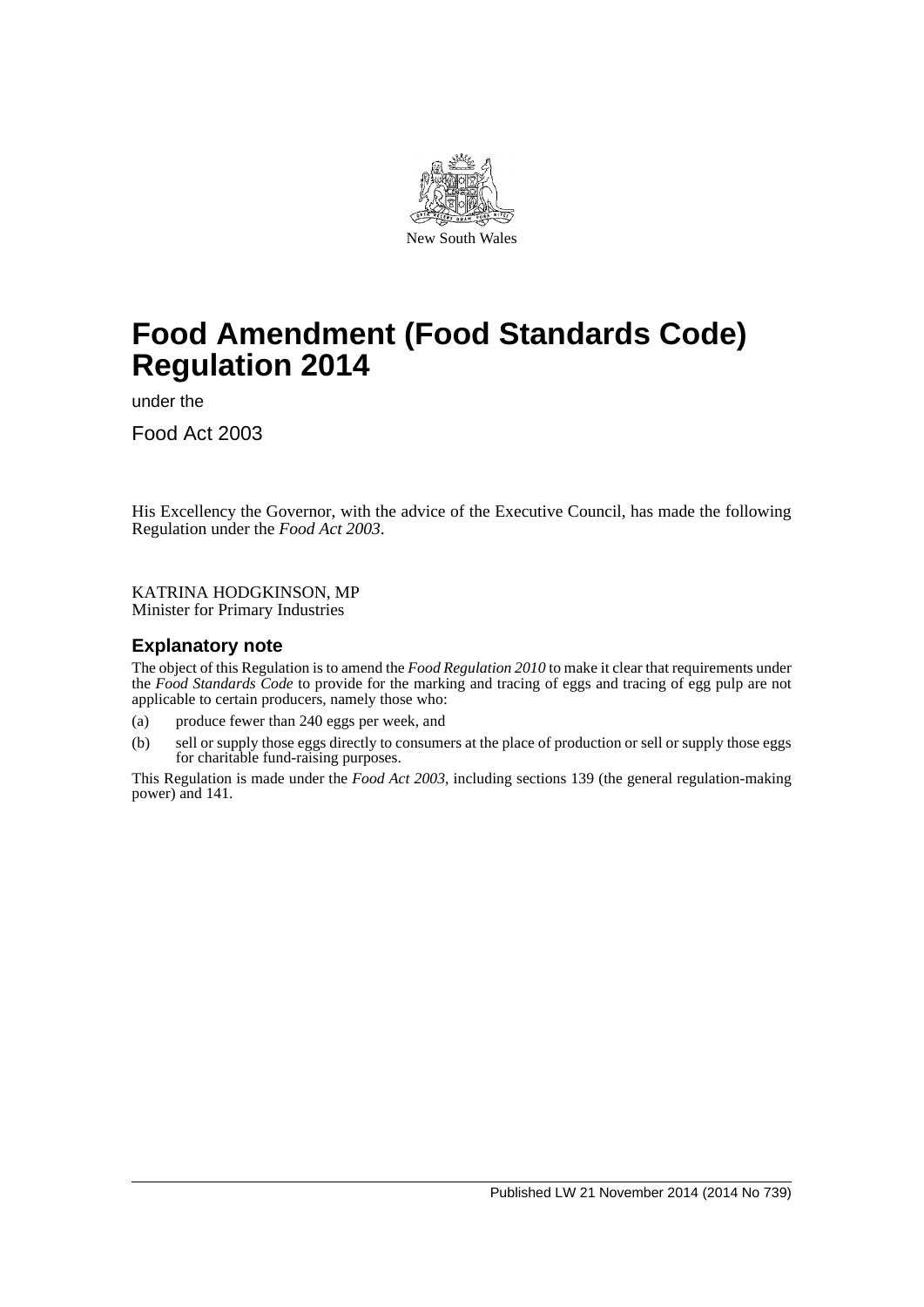## **Food Amendment (Food Standards Code) Regulation 2014**

under the

Food Act 2003

### **1 Name of Regulation**

This Regulation is the *Food Amendment (Food Standards Code) Regulation 2014*.

### **2 Commencement**

This Regulation commences on the day on which it is published on the NSW legislation website.